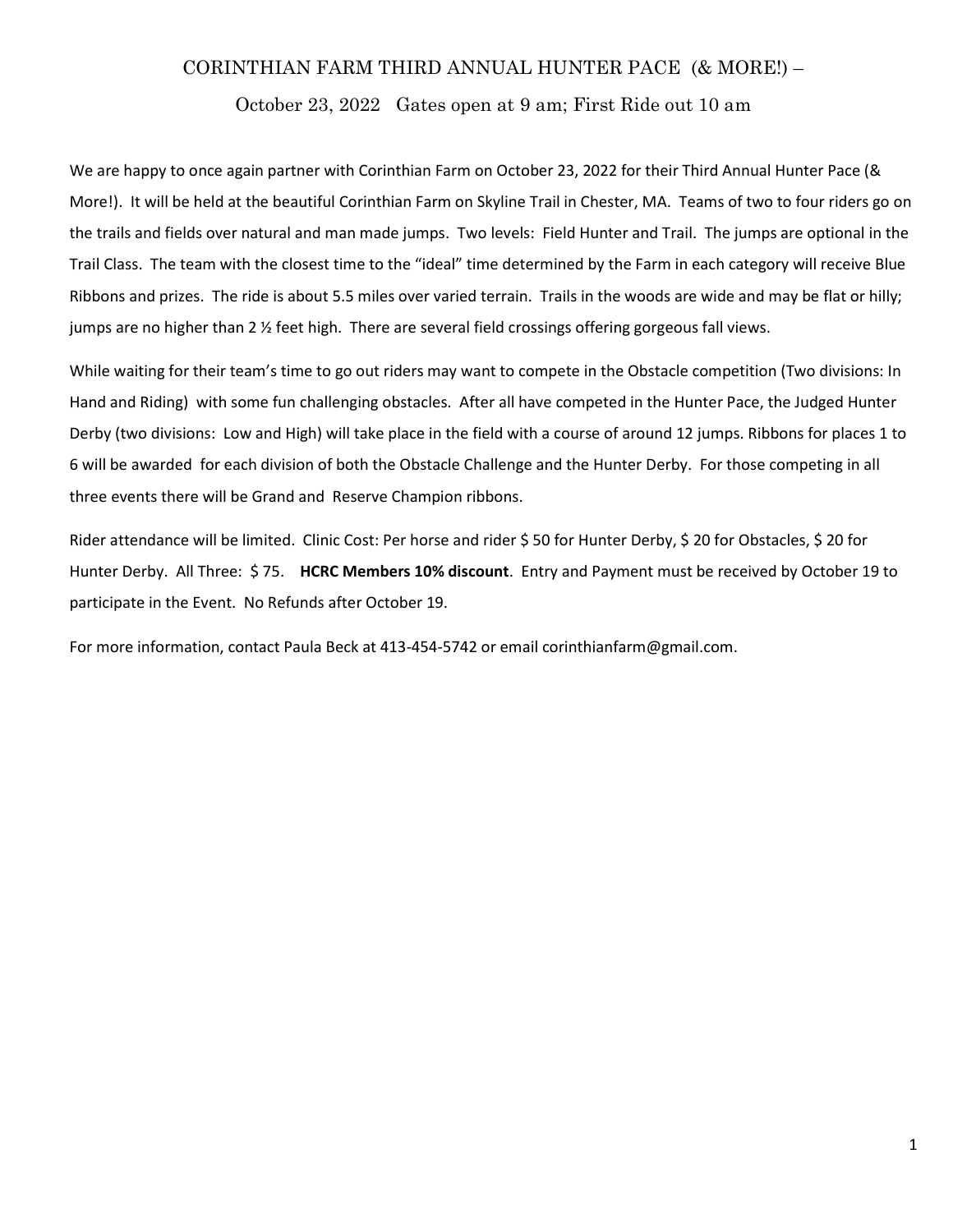## CORINTHIAN FARM THIRD ANNUAL HUNTER PACE (& MORE!) - October 23, 2022

Entry Form – Must be received by October 19 with payment to be allowed to participate

LEGIBLY print required information below for all riders competing. Scan or photograph all pages and email to corinthianfarm@gmail.com to preregister by Wednesday October 19, or mail to Paula Beck, 677 Skyline Trl, Chester, MA 01011

|                                                                                       |                                                             |                                                              | Hunter Pace Division (circle one): Hunter Trail Team Name _______________________ |  |
|---------------------------------------------------------------------------------------|-------------------------------------------------------------|--------------------------------------------------------------|-----------------------------------------------------------------------------------|--|
|                                                                                       |                                                             |                                                              |                                                                                   |  |
|                                                                                       |                                                             |                                                              | Cell Phone __________________                                                     |  |
|                                                                                       |                                                             |                                                              |                                                                                   |  |
|                                                                                       |                                                             |                                                              |                                                                                   |  |
|                                                                                       |                                                             |                                                              | Coggins Verified <b>Coggins</b>                                                   |  |
| (circle all that apply)                                                               |                                                             | Hunter Pace Hunter Derby Obstacles                           |                                                                                   |  |
|                                                                                       |                                                             |                                                              | Cell Phone _________________                                                      |  |
|                                                                                       |                                                             |                                                              |                                                                                   |  |
|                                                                                       |                                                             |                                                              |                                                                                   |  |
|                                                                                       |                                                             |                                                              | Coggins Verified <b>Coggins</b> Verified                                          |  |
|                                                                                       | (circle all that apply) Hunter Pace Hunter Derby Dbstacles  |                                                              |                                                                                   |  |
|                                                                                       |                                                             |                                                              |                                                                                   |  |
|                                                                                       |                                                             |                                                              | Cell Phone _________________                                                      |  |
|                                                                                       |                                                             |                                                              |                                                                                   |  |
|                                                                                       |                                                             |                                                              |                                                                                   |  |
|                                                                                       |                                                             |                                                              | Coggins Verified                                                                  |  |
| (circle all that apply) Tunter Pace Hunter Derby                                      |                                                             |                                                              | <b>Obstacles</b>                                                                  |  |
|                                                                                       |                                                             | Cell Phone __________________                                |                                                                                   |  |
|                                                                                       |                                                             |                                                              |                                                                                   |  |
|                                                                                       |                                                             |                                                              |                                                                                   |  |
| HORSE 4 Name                                                                          |                                                             | <b>Coggins Verified</b>                                      |                                                                                   |  |
| (circle all that apply)                                                               | <b>Hunter Pace</b>                                          | <b>Hunter Derby</b>                                          | <b>Obstacles</b>                                                                  |  |
| Form of Payment - Check to Paula Beck or via Paypal to payee corinthianfarm@gmail.com |                                                             |                                                              |                                                                                   |  |
|                                                                                       | Hunter Pace Only ________ horses & riders * \$50 = ________ |                                                              |                                                                                   |  |
|                                                                                       |                                                             | Hunter Derby Only _______ horses & riders * \$ 20 = ________ |                                                                                   |  |
|                                                                                       |                                                             | Obstacles Only __________ horses & rider * \$ 20 = _________ |                                                                                   |  |
|                                                                                       |                                                             | All Three _________ horses & riders * \$75 = _________       | $TOTAL \quad $ \quad \qquad \quad$                                                |  |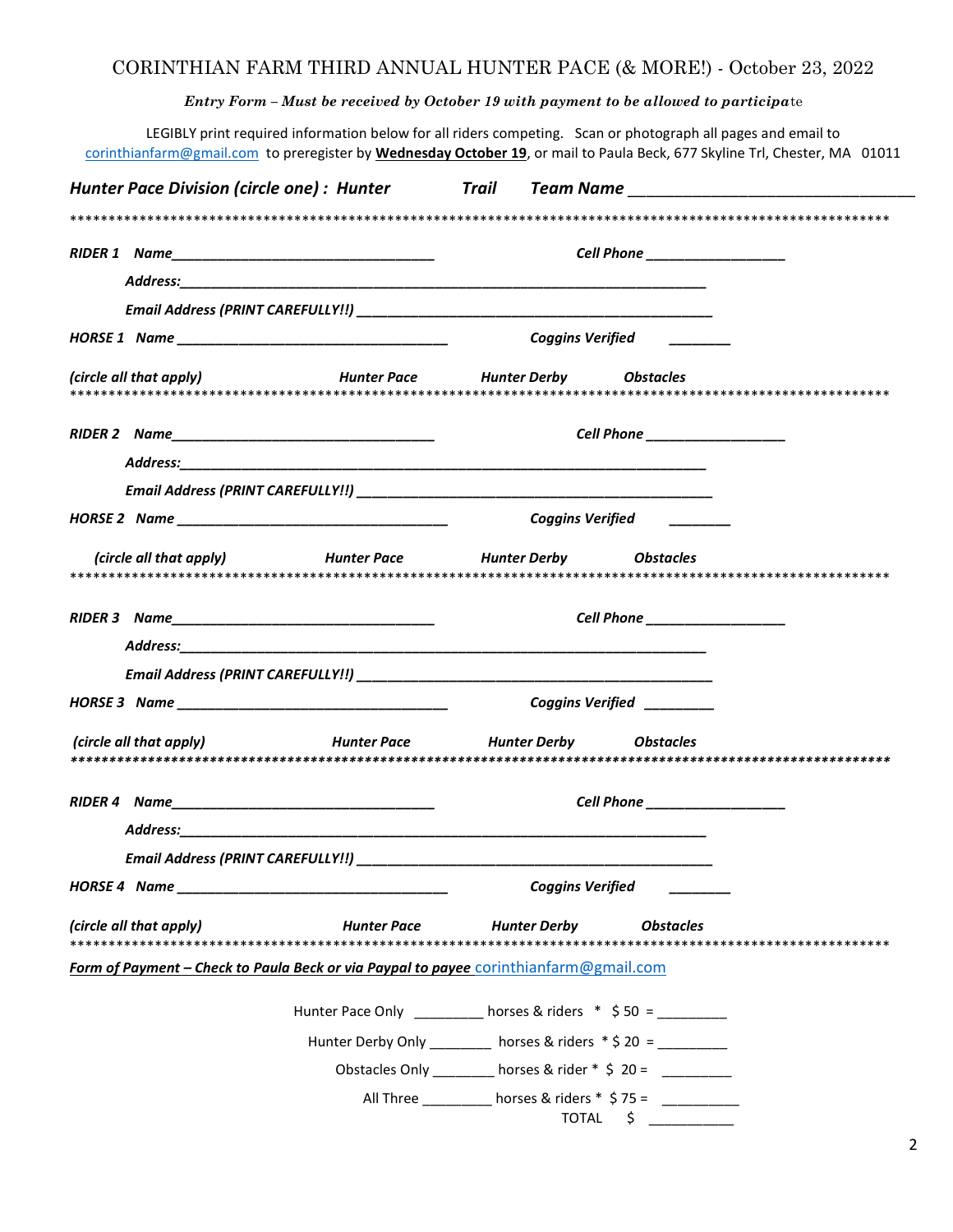| HCRC Members 10% discount |  |
|---------------------------|--|
| <b>GRAND TOTAL</b>        |  |

## Liability Waiver

Under Massachusetts law, an equine professional is not liable for an injury to, or the death of a participant in equine activities, pursuant to Chapter 128, Sec 2D of the MA General laws. I understand fully that participation in activities with horses involves a high risk that could potentially result in serious injury or death. I hereby acknowledge that I am participating at my own risk and agree to make no claims against Hampshire County Riding Club,or against its officers or members, nor against Corinthian Farm and Tom and Paula Beck, over whose property members are permitted to pass, for any liability, damage or injury or loss of life, including legal fees that may occur to myself, my horse, or loss or damage, to any article or transportation vehicles I use to participate in Corinthian Farm activities.

| Date: ___________________ |
|---------------------------|